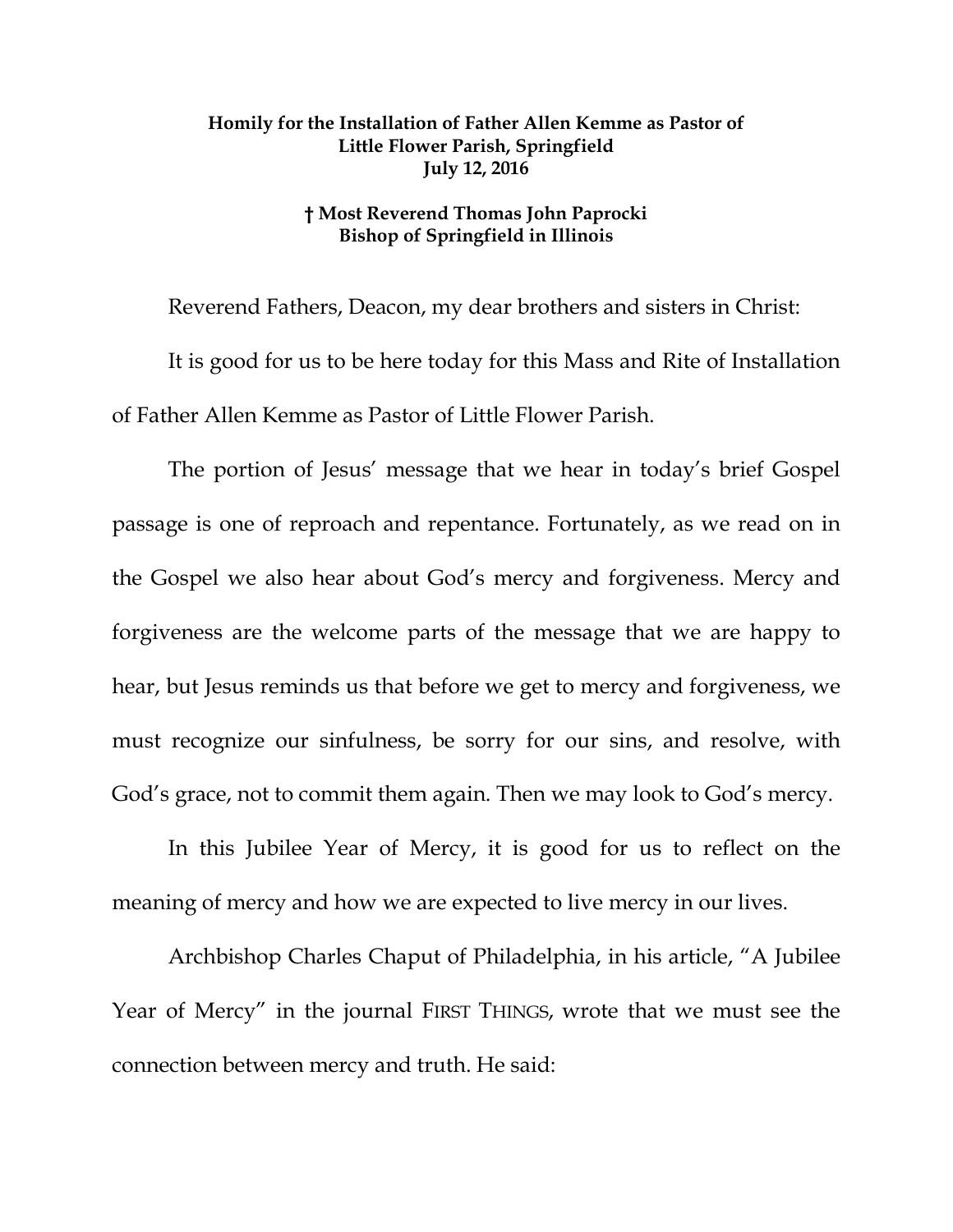Truth is essential to the sacrament of reconciliation. As sinners, we approach God seeking his mercy. In a truthful act of contrition, an honest admission of our sins, we find consolation and peace. But the sacrament is not meant to confirm us in our sins, as if mechanically mentioning a list of mistakes and bad actions excuses us from *renouncing* them and changing the course of our lives. The Christian vocation is more demanding but also more beautiful than this. The sacrament of reconciliation, received and acted upon truthfully, is a steady path to transformation and holiness[.1](#page-1-0)

<span id="page-1-1"></span><span id="page-1-0"></span>Leading his parishioners on the path to holiness is the primary task of a Pastor. Today at this Mass we mark the beginning of a new chapter in the life of Little Flower Parish with the Installation of your new Pastor. I am very pleased that Father Kemme has accepted the call to serve as the local shepherd of the Catholic community of faith here at Little Flower Parish in Springfield. I am deeply grateful to you, Father Kemme, for the way you have served so faithfully in our diocese since your ordination for to the priesthood twenty-five years ago, in particular for the past ten years at St. Thomas the Apostle parish in Newton and St. Mary of the Assumption Parish in Sainte Marie. At the same time, I also wish to express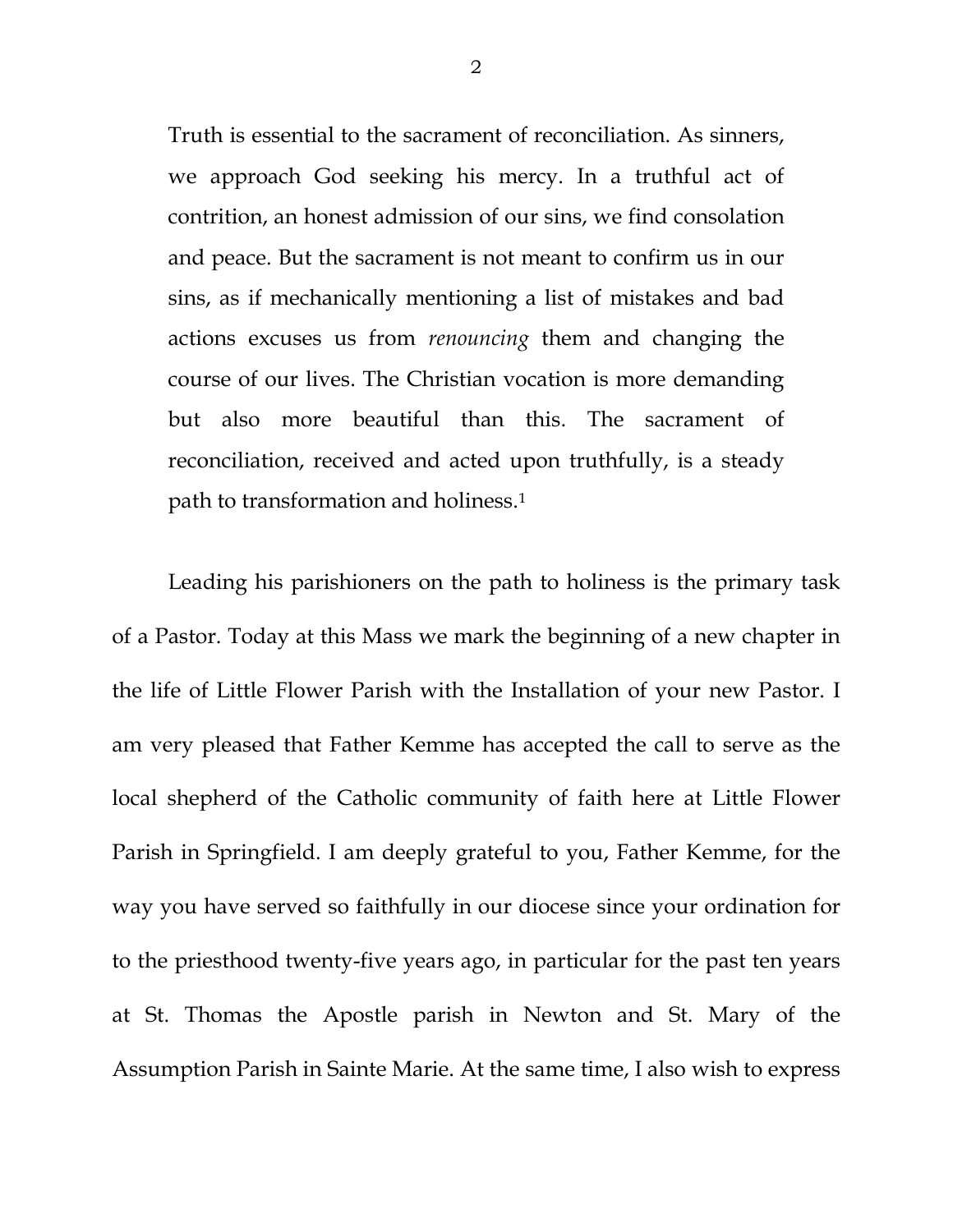my deep appreciation to Father John Nolan, our local Dean, for his dedicated ministry as Pastor of Little Flower Parish for the past two years, and to his predecessor, Monsignor John Ossola, for his faithful service as well.

Father Allen Kemme will now serve you as pastor in this Third Millennium of Christianity, so I think it is fitting to call to mind a theme suggested by our late Holy Father, the Great Pope Saint John Paul II, in his Apostolic Letter, *NOVO MILLENNIO INEUNTE*, "On entering the New Millennium," which I quote as follows (nos. 30-31): "First of all, I have no hesitation in saying that all pastoral initiatives must be set in relation to *holiness*."

We grow in holiness by following Jesus as His disciples. Closely related to the notion of discipleship is the concept of stewardship. In the First Letter of St. Peter, he writes of stewardship in these words: "As each one has received a gift, use it to serve one another as good stewards of God's varied grace" (1 Peter 4:10).

Last September, I published my second pastoral letter, called, *Ars Crescendi in Dei Gratia*, Latin for "The Art of Growing in God's Grace." In it,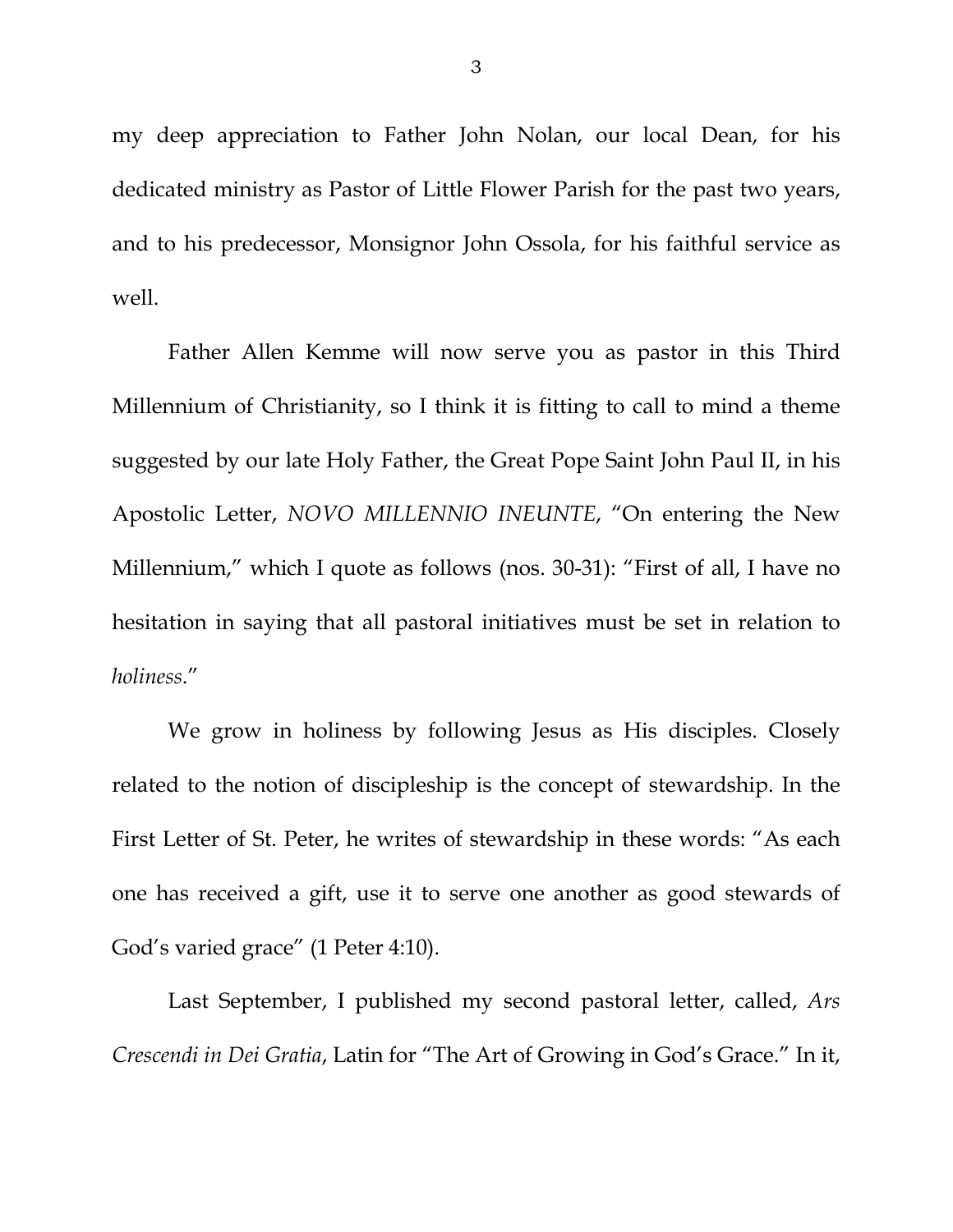I wrote, "The art of growing in God's grace is the key to growth in the Church. Building a culture of growth in the Church starts with inviting people to experience the love of Jesus Christ."

Over the past couple of years leading up to the publication of my pastoral letter last Fall, I have given much thought to how it is that we can begin a process of strategic planning for growth in the Church here in our diocese. The growth envisioned is far more than just a quantitative increase in the number of people or the amount of money available to our parishes and the diocese. It is also essential to ensure that we give significant attention to the qualitative growth that will guarantee sustainability for generations that follow.

In my pastoral letter, I said that we must do four things to build a vibrant community of saints:

1. Invite people to join us in prayer, especially Sunday Mass (hospitality);

2. Study the Bible and learn more about Jesus and our Catholic faith (formation);

4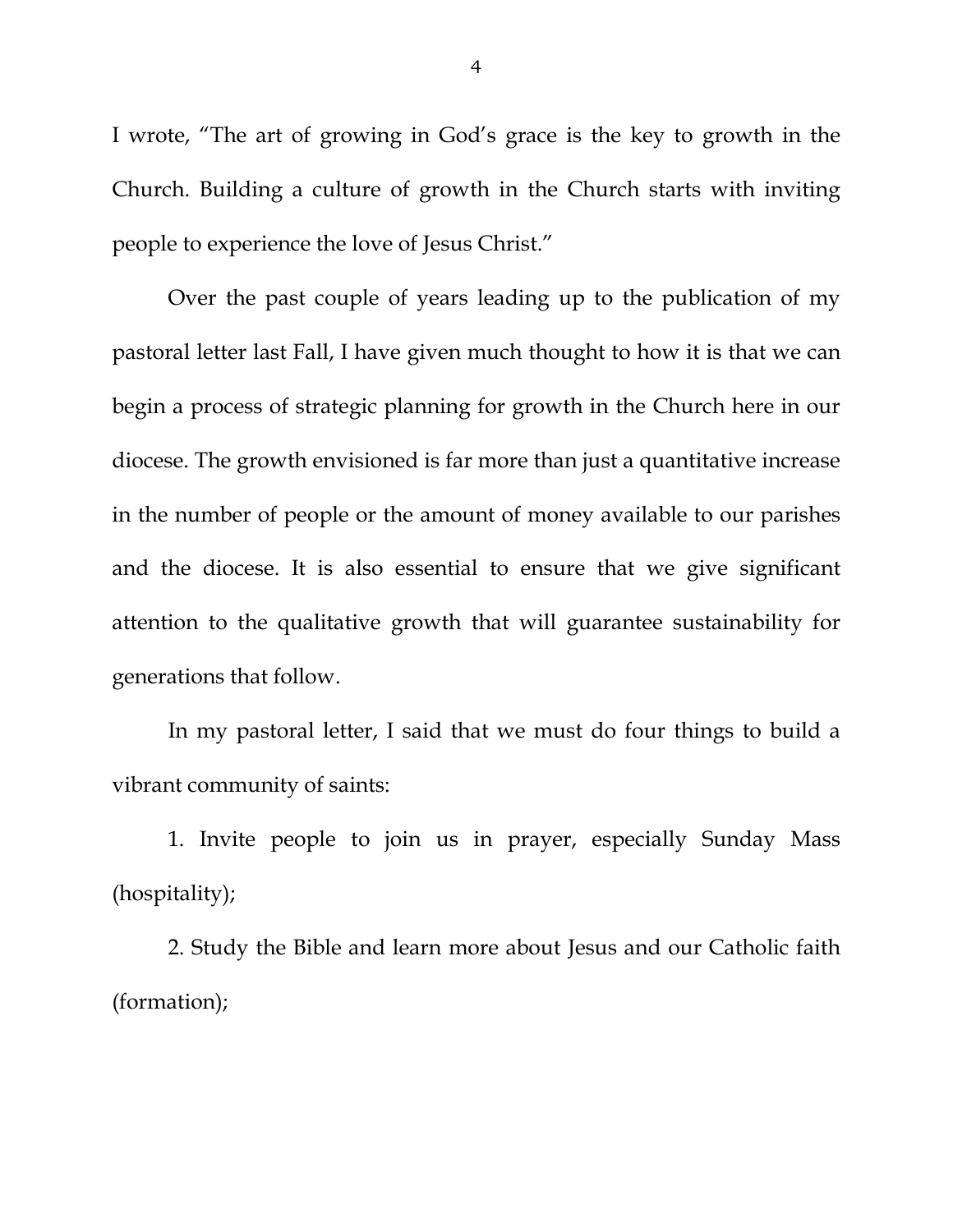3. Provide the sacraments as signs of hope and paths of grace to heaven (prayer); and

4. Serve those in need by practicing charity and justice (service).

The verbs in these four action items correspond to the four pillars of stewardship and discipleship that we have begun talking about in our diocese: hospitality, formation, prayer and service. We can all communicate more broadly the message of invitation.

Through prayer, discernment, and consultation with others, it has become evident that the Lord is inviting us to embrace more fully our call to discipleship out of which necessarily follows a life of stewardship.[2](#page-1-1) 

Stewardship recognizes that everything we have comes from God. We are stewards whether we recognize it or not and whether we like it or not. Stewardship from God's perspective is that He has given us gifts to be used not just selfishly for ourselves, but to be shared with others. Becoming a disciple means making an intentional decision to accept the Lord's call to follow Him and live the discipleship and stewardship way of life.

I am aware that such a plan for growth is ambitious, but it is one about which I am very optimistic, especially given what this diocese has to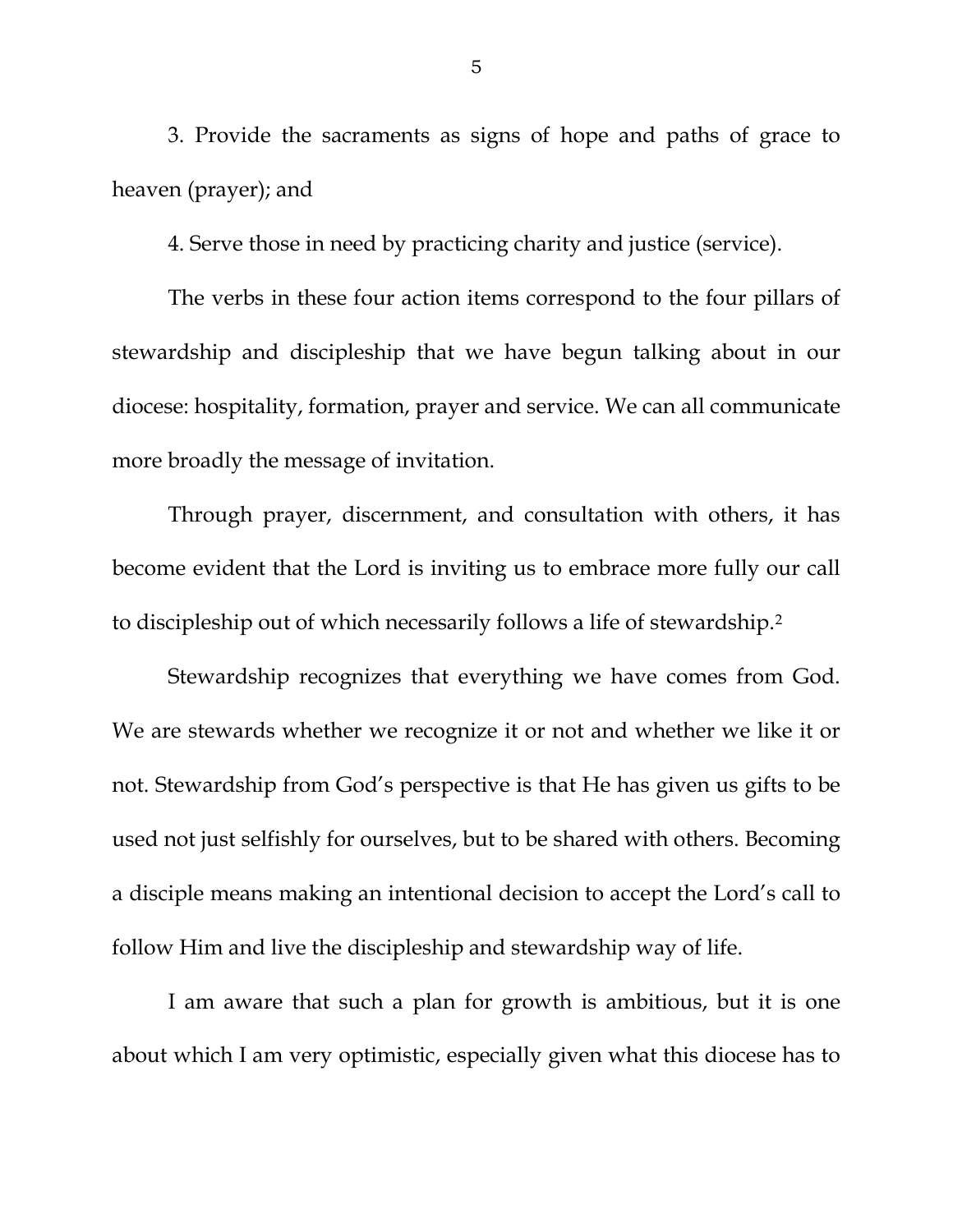offer and the many ways in which various groups are already poised to contribute to that growth. A key group that is essential to this plan for growth is the priests of our diocese, especially our pastors. But they cannot do this alone. They need the help and cooperation of all parishioners. To be able to put into practice the mission of Jesus, we need to be part of a team supporting each other.

Our priests are at the very heart of our journey forward. As Catholics, we rely first and foremost on God's grace. This grace comes to us through the sacraments of the Church of which the priests are the ministers. In a special way, it is the priest who celebrates the Eucharist for us, feeding us with the Bread of Life, nourishing and strengthening us for this journey. Without the Eucharist, this way of life will never succeed. Without priests, we will not have the Eucharist. Therefore, we need our priests for this journey.

I am very grateful for the fidelity with which our priests serve the diocese. They are men committed to the building up of the Kingdom and to the salvation of the souls of those in our diocese and beyond. Their example of tireless dedication is an inspiration to me and to all of us of how

6